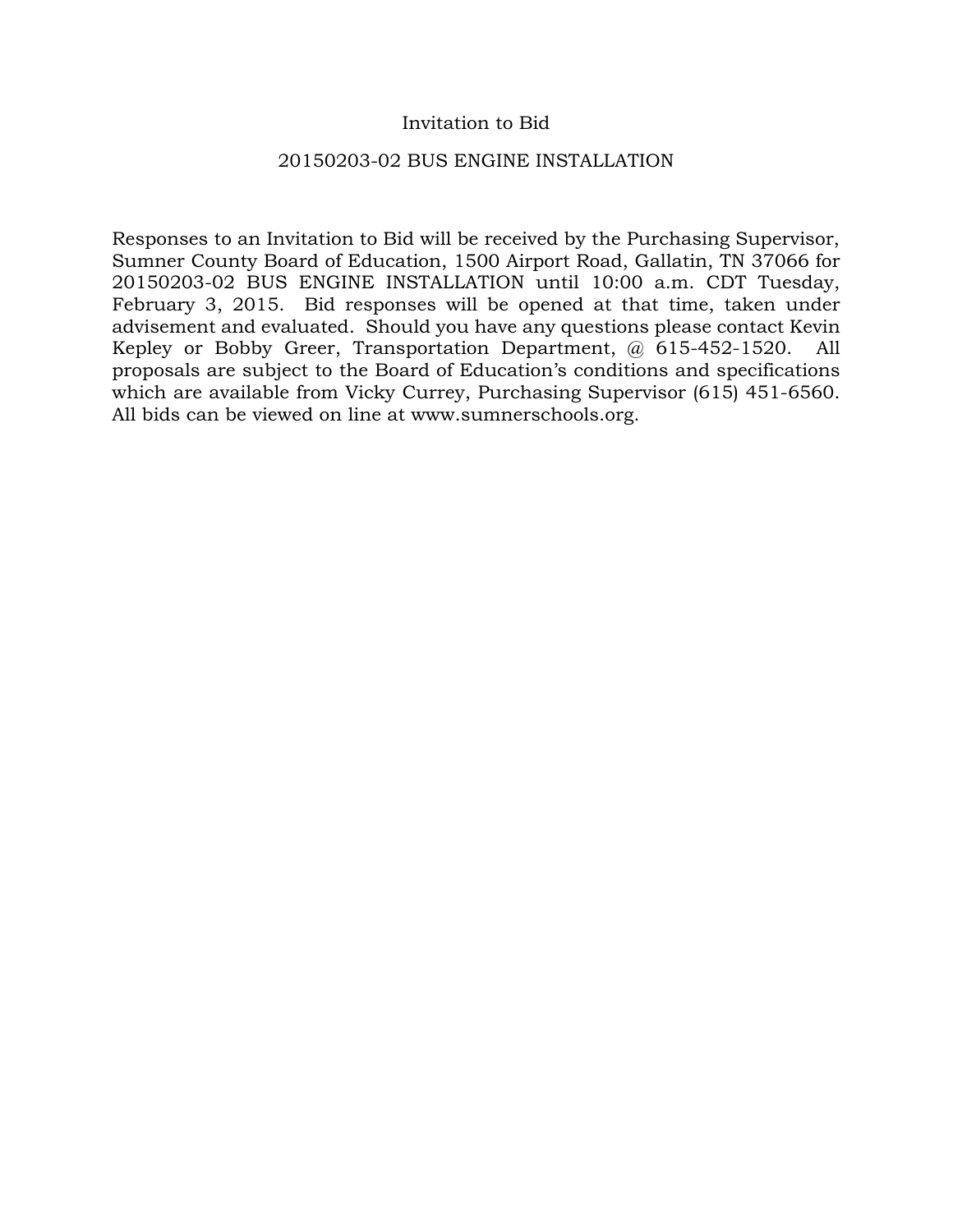### **NOTICE TO RESPONDENTS**

Responses to an Invitation to Bid will be received by the Purchasing Supervisor in the SUPPORT SERVICE FACILITY CONFERENCE ROOM, Sumner County Board of Education, 1500 Airport Road Gallatin, TN 37066. They will be received until **10:00 A.M. Local Time TUESDAY, FEBRUARY 3, 2015** for **20150203-02 BUS ENGINE INSTALLATION**, at which time the responses will be opened, taken under advisement and evaluated. *BIDS WILL BE POSTED ON www.sumnerschools.org* 

#### **GENERAL REQUIREMENTS AND CONDITIONS**

-------------------------------------------------------------------------------------------------------------------------------

- 1. The Sumner County Board of Education reserves the right to accept or reject any and/or all responses in whole or in part, and to waive informalities therein.
- 2. Any responses received after the scheduled closing time for the receipt for responses will not be considered.
- 3. If a mistake is discovered after the responses are received, only the Sumner County Board of Education may allow the respondent to withdraw the entire response.
- 4. Partial payments will not be approved unless justification for such payment can be shown. Terms will be net 30 days.
- 5. Payment will not be made until the said **20150203-02 BUS ENGINE INSTALLATION** are inspected and approved as meeting all specifications by persons appointed by the Sumner County Board of Education.
- 6. Responses submitted must be in a sealed envelope and marked on the outside as follows: **RESPONSE: 20150203-02 BUS ENGINE INSTALLATION DEADLINE: 10:00 A.M., TUESDAY, FEBRUARY 3, 2015**
- 7. Facsimile responses will not be considered.
- 8. If a successful bidder violates any terms of their bid, the contract, school board policy or any law they may be disqualified from bidding for a period of two years for minor violations or longer for major violations. Bids from disqualified bidders will not be accepted during the period of disqualification.
- 9. Prices quoted on the response (if any) are to be considered firm and binding until the said **20150203-02 BUS ENGINE INSTALLATION** are in the possession of the Sumner County Board of Education.
- 10. No purchase or contract is authorized or valid until the issuance of a Board Purchase Order in accordance with Board Policy. No Board Employee is authorized to purchase equipment, supplies or services prior to the issuance of such a Purchase Order.
- 11. Any deviation from these stated terms, specifications and conditions must be coordinated with and approved in writing by the Purchasing Supervisor, Vicky Currey (615) 451-6560.
- 12. All bids that exceed \$25,000 must have the Company Name, License Number, Expiration Date thereof and License Classification of Contractor listed on outside of sealed envelope. As required by State of Tennessee Code Annotated 62-6-119.
- 13. The awarded bidder will be required to post a performance and payment bond in the amount of 25% of the contract price if it exceeds \$100,000 as stated by State of Tennessee Code Annotated 12-4-201.
- 14. If the project cost in excess of \$25,000 a performance bond must be secured by the requesting party in an amount equal to the market improvement value.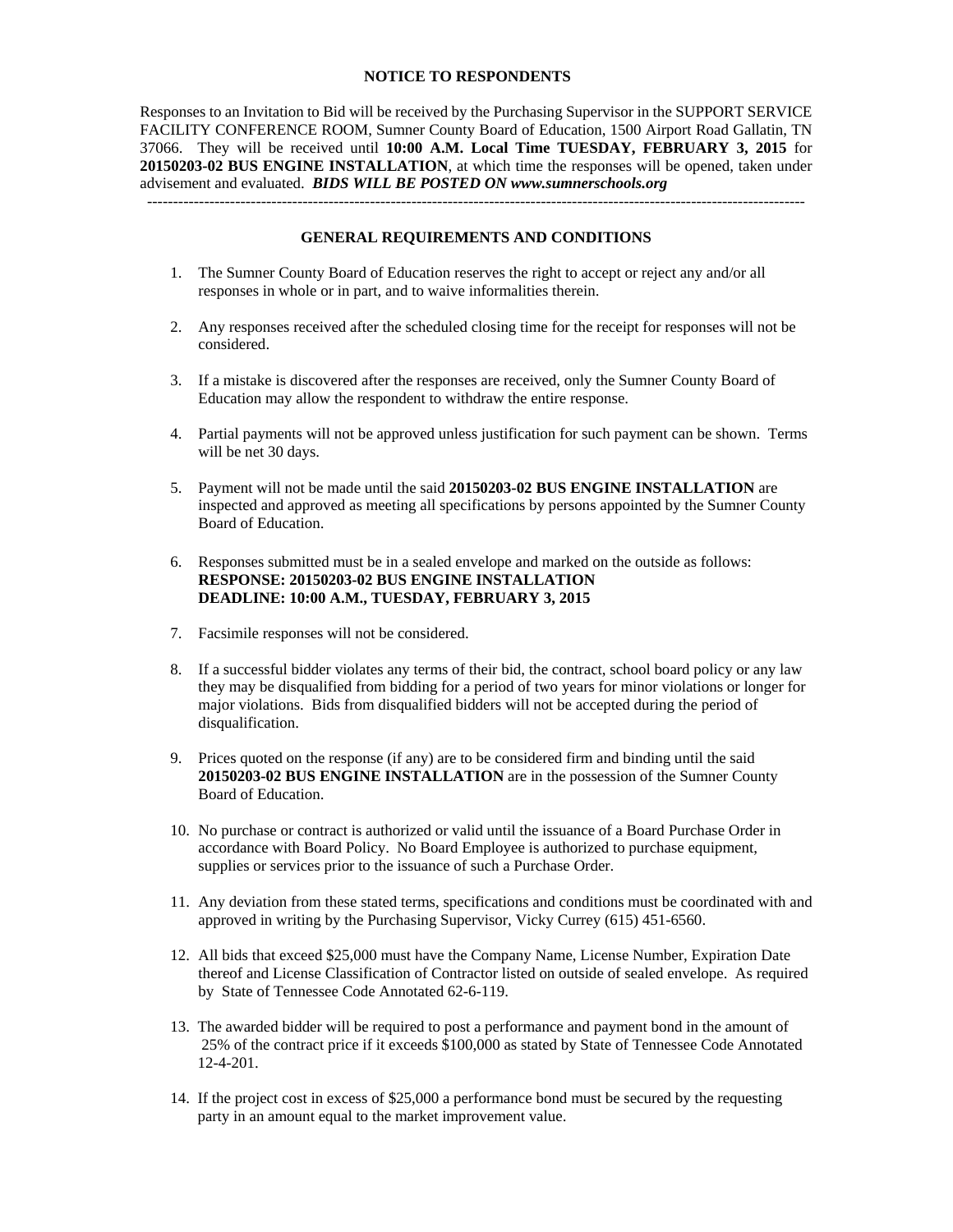# **20150203‐02 BUS ENGINE INSTALLATION**

The Sumner County Board of Education, herein known as "School System", is soliciting bids for the installation of a new engine for one school bus. The bid shall include cost for a new engine and installation.

### **CONTRACTOR OBLIGATIONS**

- Shall provide and obtain all necessary materials, equipment, and labor.
- Shall provide fully operational equipment as specified. The School System reserves the right to withhold partial or all payment until the work is completed to the specifications and satisfaction of the School System.
- Shall schedule all necessary inspections with Local, County, etc. agencies as required by law.
- Shall dispose of all generated waste materials in accordance with Local, State, and Federal guidelines, regulations, and requirements.
- Shall have properly trained and experienced staff to facilitate the specified services.

### **SPECIFIC INFORMATION**

- Furnish and install a new motor for one bus
	- $\triangleright$  All parts/fluids used to replace the motor shall be new
	- $\triangleright$  Vendor must change all coolant hoses & belts
	- $\triangleright$  The vendor shall indicate, on the invoice, all materials used
	- $\triangleright$  Current bus information listed below:

| Make  | <b>Thomas Built Bus</b>     |
|-------|-----------------------------|
| Model | Transit 84 FE               |
| Year  | 2003                        |
| Motor | DR1609RX (Cummins Part No.) |

- Shall remove and retain possession of the existing motor.
- Shall demonstrate fully operational bus to School System personnel.
- Shall provide a one year installation warranty.
	- $\triangleright$  Covers mechanical defects due to installation error
	- $\triangleright$  Provides for parts & labor to repair damaged components

The School System shall be responsible for delivery of buses to the vendor.